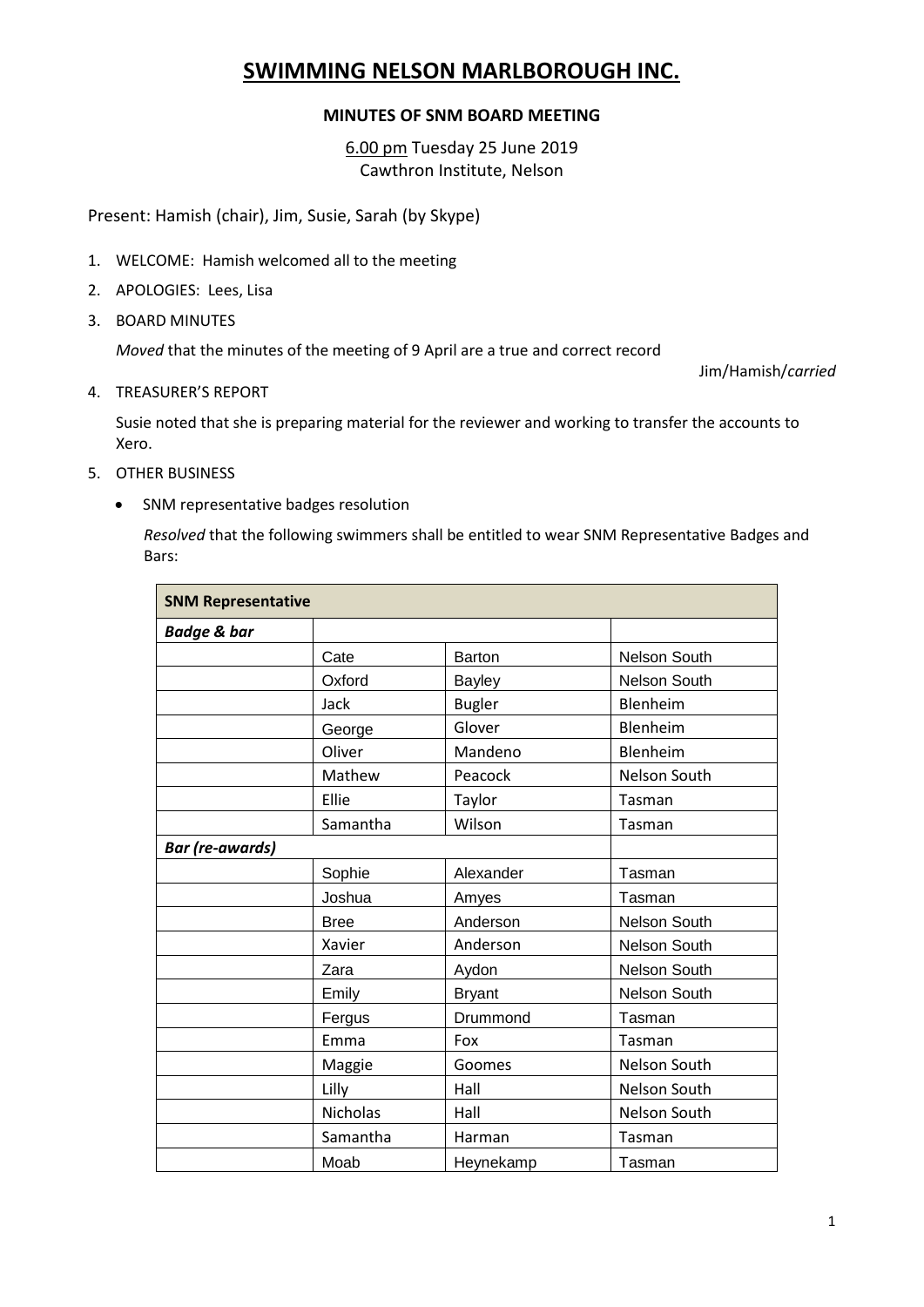| <b>SNM Representative</b>                    |             |                   |              |  |
|----------------------------------------------|-------------|-------------------|--------------|--|
| <b>Bar (re-awards - continued)</b>           |             |                   |              |  |
|                                              | Bendi       | <b>Kepess</b>     | Tasman       |  |
|                                              | Reuben      | Lile              | Tasman       |  |
|                                              | Rebecca     | Loach             | Tasman       |  |
|                                              | Jaxon       | Marshall          | Tasman       |  |
|                                              | Matai       | McGuinniety       | Nelson South |  |
|                                              | Aliesha     | Peacock           | Nelson South |  |
|                                              | Piper       | Riley             | Tasman       |  |
|                                              | Madeline    | <b>Shallcrass</b> | Tasman       |  |
|                                              | Abbey       | Smale             | Tasman       |  |
|                                              | Ruby-Lou    | Stuart            | Nelson South |  |
|                                              | Alec        | Swan              | Tasman       |  |
|                                              | Sierra      | Thomas            | Tasman       |  |
|                                              | Isabella    | Thurlow           | Tasman       |  |
|                                              | Georgina    | Trengrove         | Nelson South |  |
|                                              |             |                   |              |  |
| <b>SNM Country &amp; Town Representative</b> |             |                   |              |  |
| <b>Badge &amp; bar</b>                       |             |                   |              |  |
|                                              | Connor      | Eden              | Tasman       |  |
|                                              | Molly       | Glover            | Blenheim     |  |
|                                              | Nicholas    | Hall              | Nelson South |  |
|                                              | Corban      | Holland           | Tasman       |  |
|                                              | Jade        | Hughes            | Waimea       |  |
|                                              | Kate        | Kroupa            | Motueka      |  |
|                                              | Thomas      | Loza              | Blenheim     |  |
|                                              | Oliver      | Mandeno           | Blenheim     |  |
|                                              | Keita       | McKay             | Waimea       |  |
|                                              | Lucy        | McKay             | Waimea       |  |
| Bar (re-awards)                              |             |                   |              |  |
|                                              | <b>Bryn</b> | <b>Boyes</b>      | Motueka      |  |
|                                              | Maia        | Hughes            | Waimea       |  |
|                                              | Jarrod      | Limmer            | Waimea       |  |
|                                              | Ethan       | Martin            | Motueka      |  |
|                                              | Hollie      | McKay             | Waimea       |  |

Jim/Hamish/*carried*

## • SNZ SGM

SGM is on Thursday 28 June and the proposed amendments have been circulated.

*Moved* to appoint Hamish as the SNM delegate to SNZ SGM and to instruct him to vote to approve the proposed changes to SNZ Constitution **Jim/Sarah/***carried* Jim/Sarah/*carried* 

Proposed amendments to the regional constitutions, from SNZ

*Moved* that the Board put a remit to SNM AGM to adopt the amendments to the regional constitution recommended by SNZ developed and the state of the state of the state of the state of the state of the state of the state of the state of the state of the state of the state of the state of the state of the sta